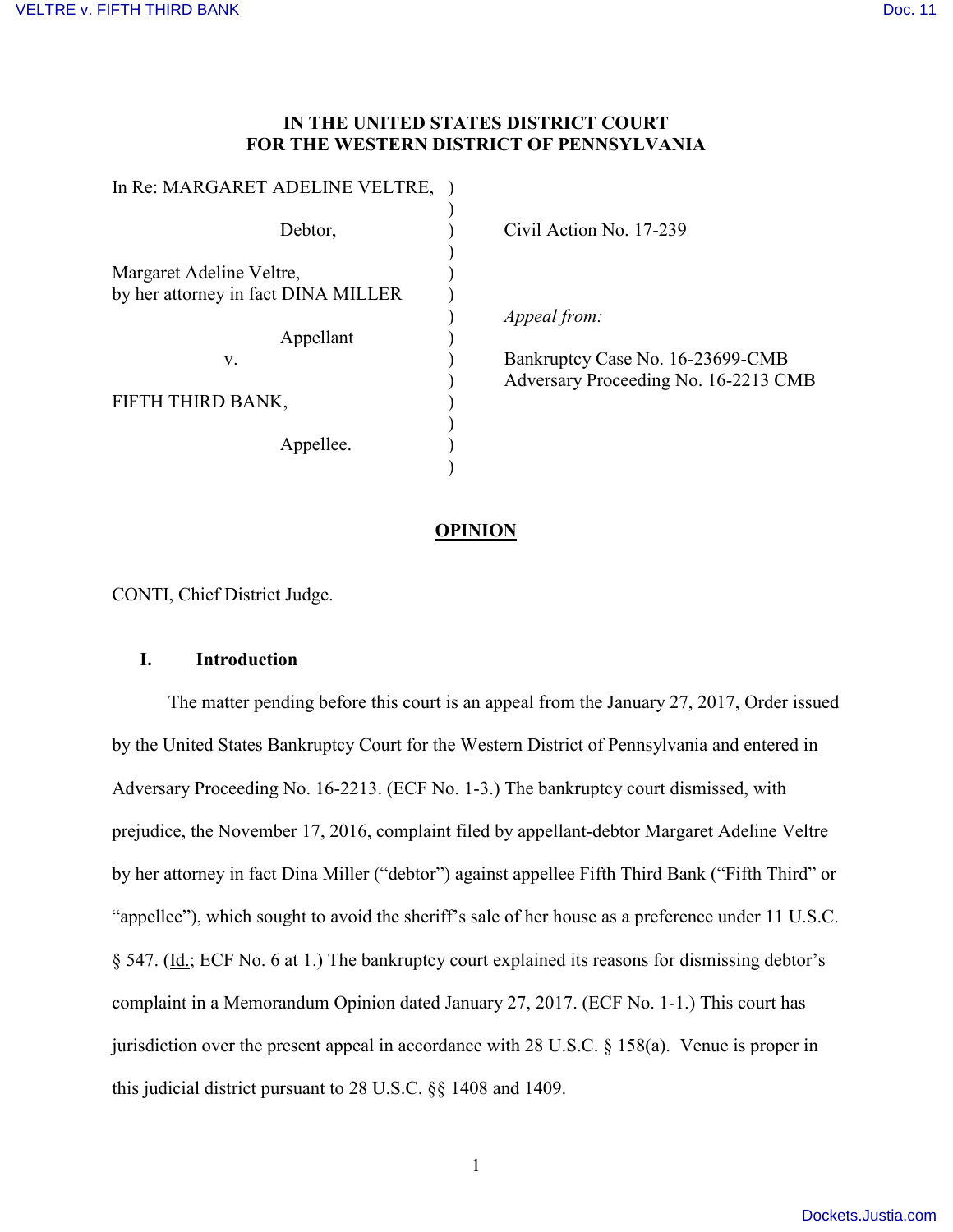On February 6, 2017, debtor filed an appeal in this court. (ECF No. 6.) On June 9, 2017, Fifth Third filed a brief in opposition. (ECF No. 9.) Debtor seeks review of the bankruptcy court's order granting Fifth Third's motion to dismiss debtor's complaint and upholding the sheriff's sale of debtor's property.

For the reasons set forth below, the court concludes that, as a matter of law, a sheriff's sale conducted in Pennsylvania cannot be an avoidable preference under 11 U.S.C. § 547, because the price attained at a validly conducted sheriff's sale is as much as or more than the value that would be assigned to the property in a hypothetical Chapter 7 liquidation, and, therefore, a creditor cannot receive more through a sheriff's sale than it would receive under a hypothetical Chapter 7 liquidation.

## **II. Factual and Procedural Background**

The facts underlying this appeal are undisputed. (ECF No. 6 at 1.) Debtor owned residential property located at 2317 Haymaker Road, Monroeville, PA 15416 (the "property"), which she used as her home.<sup>[1](#page-1-0)</sup> ( $\underline{Id}$ .) Debtor had two mortgages on the property: the first granted in favor of Capital One Bank ("Capital One") and the second granted in favor of appellee, Fifth Third. (Id.)

After debtor failed to make the required mortgage payments to Capital One for approximately eighteen months, Capital One initiated foreclosure proceedings by filing a Complaint for Mortgage Foreclosure in the Allegheny County Court of Common Pleas in December 2014. (ECF No. 9 at 6.) In May 2015, the Allegheny County Court of Common Pleas entered a default judgment, and on June 10, 2015, Capital One obtained a writ of execution for

<span id="page-1-0"></span> $<sup>1</sup>$  Debtor is now deceased and survived by her daughter, who currently resides at the property with her</sup> family. (ECF No. 9 at 7.)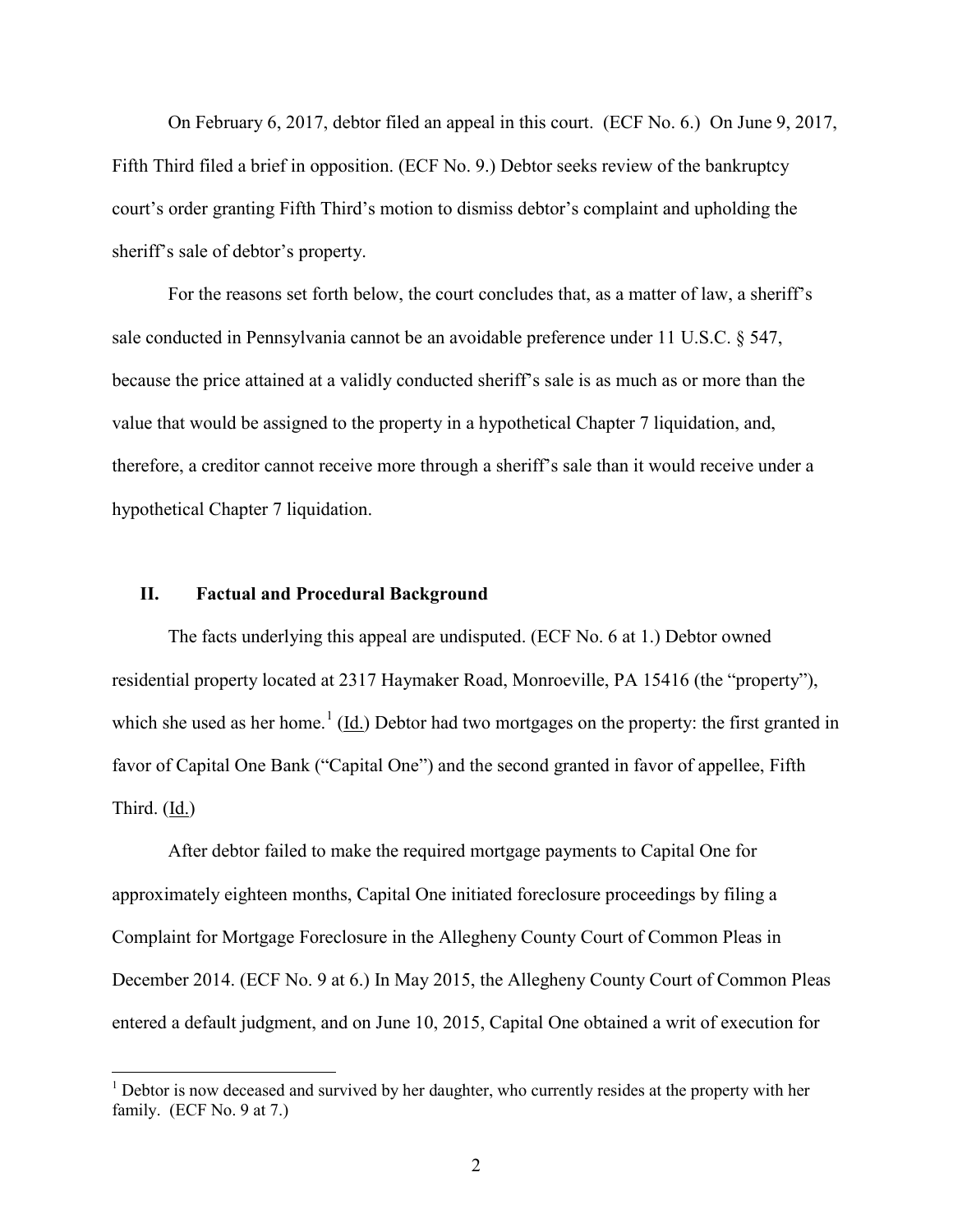the property. (Id.) On July 5, 2016, the Allegheny County Sheriff sold the property at a regularly conducted sheriff's sale. (Id.) The property was sold to Fifth Third for \$90,000, which was sufficient to pay the debt due Capital One. (ECF No. 1-1, 2.) On August 15, 2016, the Sheriff's Office of Allegheny County issued a sheriff's deed to Fifth Third in compliance with the Allegheny County Recorder of Deeds' and applicable sheriff's sale procedures. (ECF No. 9 at 6.) On October 2, 2016, the 90th day after the sale, debtor filed a petition for relief under Chapter 11 of the Bankruptcy Code. (ECF No. 6 at 2.) Debtor did not challenge the foreclosure proceedings prior to initiating bankruptcy proceedings and agrees with Fifth Third that the sheriff's sale complied with applicable state law. (ECF No. 9 at 6.)

On November 17, 2016, debtor commenced an adversary proceeding against Fifth Third alleging Fifth Third's purchase of the property was an avoidable preference under 11 U.S.C. § 547. Debtor maintains that Fifth Third received a preference of approximately  $$80,000$ <sup>[2](#page-2-0)</sup> (ECF No. 6 at 2; ECF No. 1-1 at 3.) On December 16, 2016, Fifth Third filed a motion to dismiss pursuant to Federal Rule of Civil Procedure 12(b)(6). (ECF No. 1-1 at 2.) After a hearing on Fifth Third's motion on January 19, 2016, the United States Bankruptcy Court for the Western District of Pennsylvania dismissed the adversary complaint. (Id. at 5.) The bankruptcy court determined that, as a matter of law, the execution of a properly conducted non-collusive sheriff's sale is not a preferential transfer under 11 U.S.C. § 547(b). The court came to this conclusion based in large part on BFP v. Resolution Trust Corporation, 511 U.S. 531 (1994). In BFP, a debtor challenged a sheriff's sale under the fraudulent transfer provisions of the Bankruptcy

<span id="page-2-0"></span><sup>&</sup>lt;sup>2</sup> The bankruptcy court aptly noted that "[p]ursuant to the Debtor's pleadings, the \$80,000.00 claim is derived from the difference of the sale price of the Property paid by Fifth Third in the amount of \$90,000.00 with the property's alleged market value in the amount of \$200,000.00 less the debt owed to Fifth Third in the amount of \$25,000.00. The Court recognizes the Debtor's math is not exact and that the Debtor's asserted value of the Property varies among the pleadings, but is accurate to the extent the numbers reflect that Fifth Third arguably obtained a substantial equity cushion in the Property." (ECF No. 1-1 at 3.)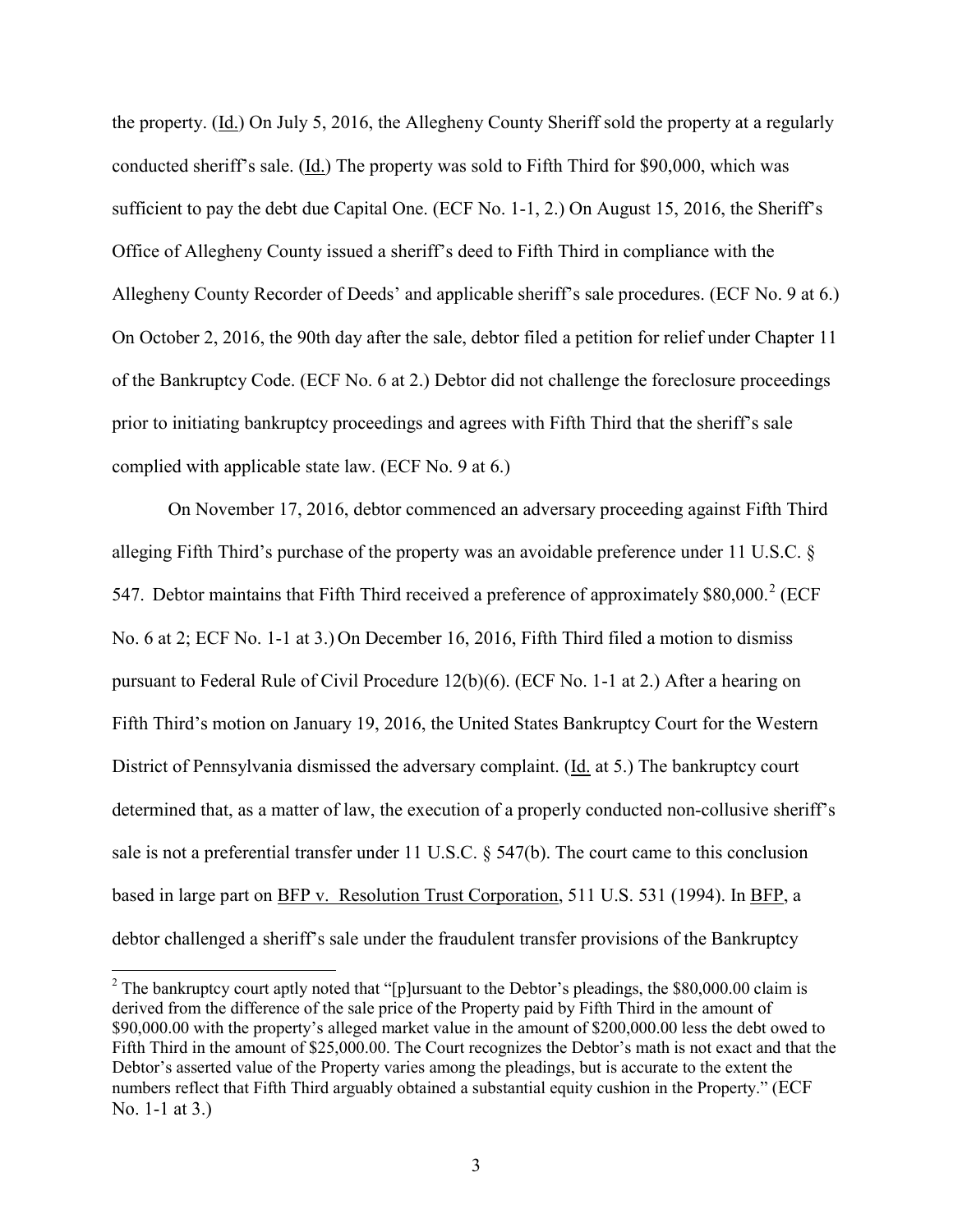Code, 11 U.S.C. § 548. Section 548 provides that a trustee may avoid a transfer if, among other things, the transferor did not receive a reasonably equivalent value for the property; in other words, it would be a constructively fraudulent transfer.11 U.S.C. § 548. The Supreme Court held that a sheriff's sale of property cannot be a fraudulent transfer because the price obtained at a foreclosure sale constitutes a reasonably equivalent value as a matter of law under 11 U.S.C. § 548. (ECF 1-1.) In this case, the bankruptcy court applied the Supreme Court's reasoning as it related to § 548, and held that "property sold at a properly conducted and otherwise noncollusive foreclosure sale may not serve as the basis of a preference action under 11 U.S.C. § 547." (Id. at 2.)

On February 2, 2017, debtor filed a notice of appeal. (Id.) Debtor argues that the bankruptcy court's application of BFP was incorrect, and that in accordance with the plain language and legislative history of § 547, this court should find that the sheriff's sale of debtor's property met the requirements for a preferential transfer under § 547. Debtor argues the sheriff's sale was a transfer that permitted Fifth Third to receive a greater amount than it would have received under a hypothetical Chapter 7 liquidation, and, thus, is an avoidable preference under § 547(b)(5). (ECF No. 6 at 2.) Fifth Third filed a response on February 19, 2015. (ECF No. 9 at 1.) Fifth Third argues that the bankruptcy court correctly applied the Supreme Court's reasoning in BFP, and that in accordance with this precedent the transfer of property pursuant to a noncollusive sheriff's sale cannot be avoided as a preference under  $\S$  547. (Id. at 7.) Having been fully briefed, the matter is ripe for disposition.

#### **III. Standard of Review**

Federal district courts have appellate jurisdiction over final judgments, orders, and decrees of the bankruptcy court. 28 U.S.C. 158(a)(1). "Upon appeal of a ruling from bankruptcy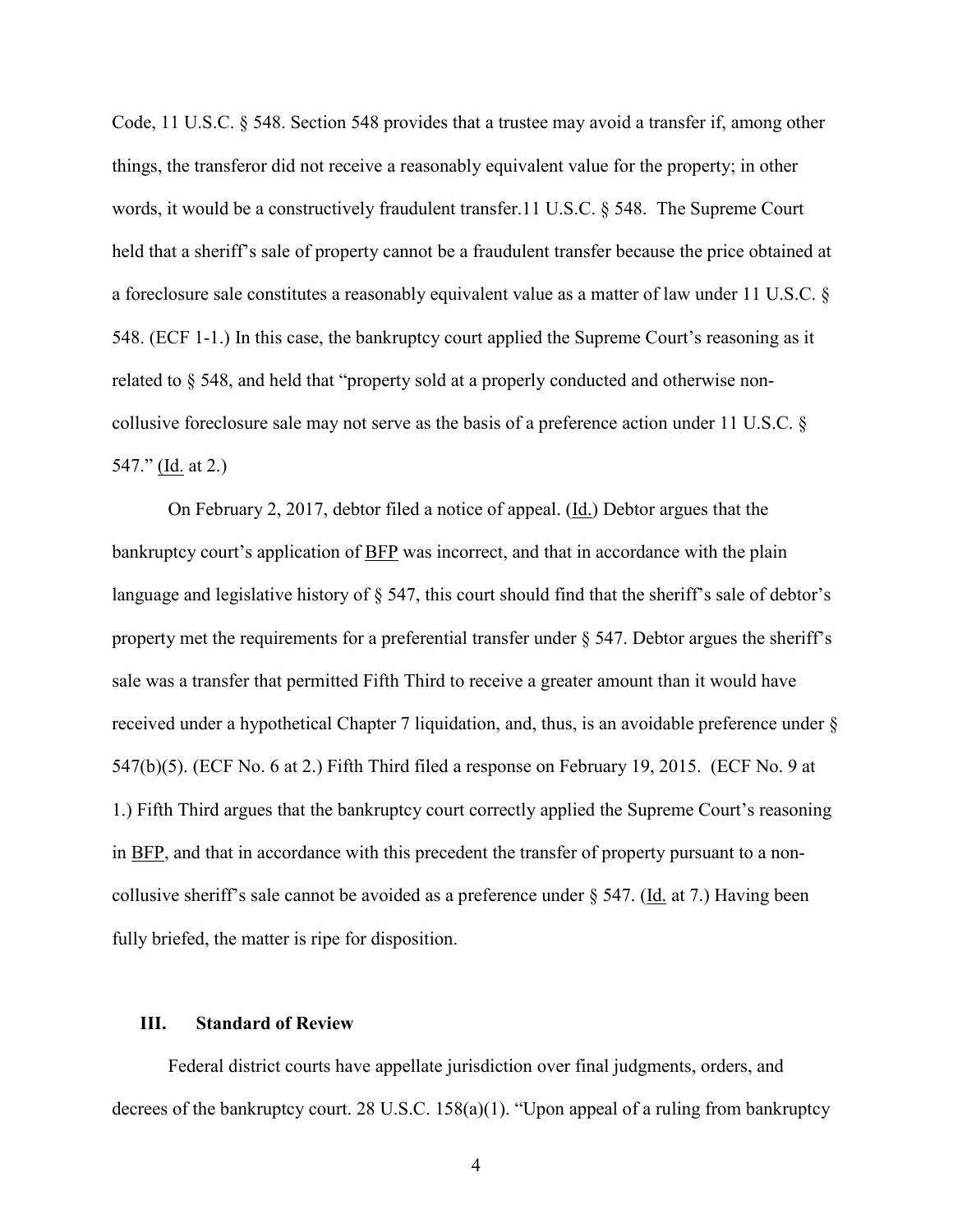court, this Court reviews the Bankruptcy Court's legal conclusions *de novo,* its factual findings for clear error, and its exercise of discretion for abuse thereof." In re Gisondi, Civ. Action No. 13-6147, 2014 WL 683755, at \*2 (E.D. Pa. Feb. 21, 2014) (citing In re Goody's Family Clothing, Inc., 610 F. 3d 812, 816 (3d Cir. 2010)); *see* Friedman's Liquidating Tr. v. Roth Staffing Cos. LP. (In re Friedman's Inc.), 738 F.3d 547, 551–52 (3d Cir. 2013); Baroda Hill Invest., Ltd v. Telegroup, Inc. (In re Telegroup, Inc.), 281 F.3d 133, 136 (3d Cir. 2002). When a case involves mixed questions of law and fact, the court "must differentiate between those two categories and 'apply the appropriate standard to each component.' " Montgomery Ward & Co., Inc. v. Meridian Leasing Corp. (In re Montgomery Ward Holding Corp.), 326 F.3d 383 (3d Cir. 2003) (quoting United States of America v. Fegeley (In re Fegeley), 118 F.3d 979, 982 (3d Cir. 1997)).

## **IV. Discussion**

Debtor seeks to avoid the transfer of her property to Fifth Third as a preferential transfer,

in accordance with 11 U.S.C § 547. Under § 547, in order to maintain an action to avoid a

preferential transfer, a plaintiff must establish that the transfer of an interest of the debtor in

property was:

(1) to or for the benefit of a creditor;

- (2) for or on account of an antecedent debt owed by the debtor before such transfer was made;
- (3) made while the debtor was insolvent;
- (4) made—
	- (A)on or within 90 days before the date of the filing of the petition; or
	- (B) between ninety days and one year before the date of the filing of the petition, if such creditor at the time of such transfer was an insider; and

(5) that enables such creditor to receive more than such creditor would receive if—

 $(A)$  the case were a case under chapter 7 of this title;

(B) the transfer had not been made; and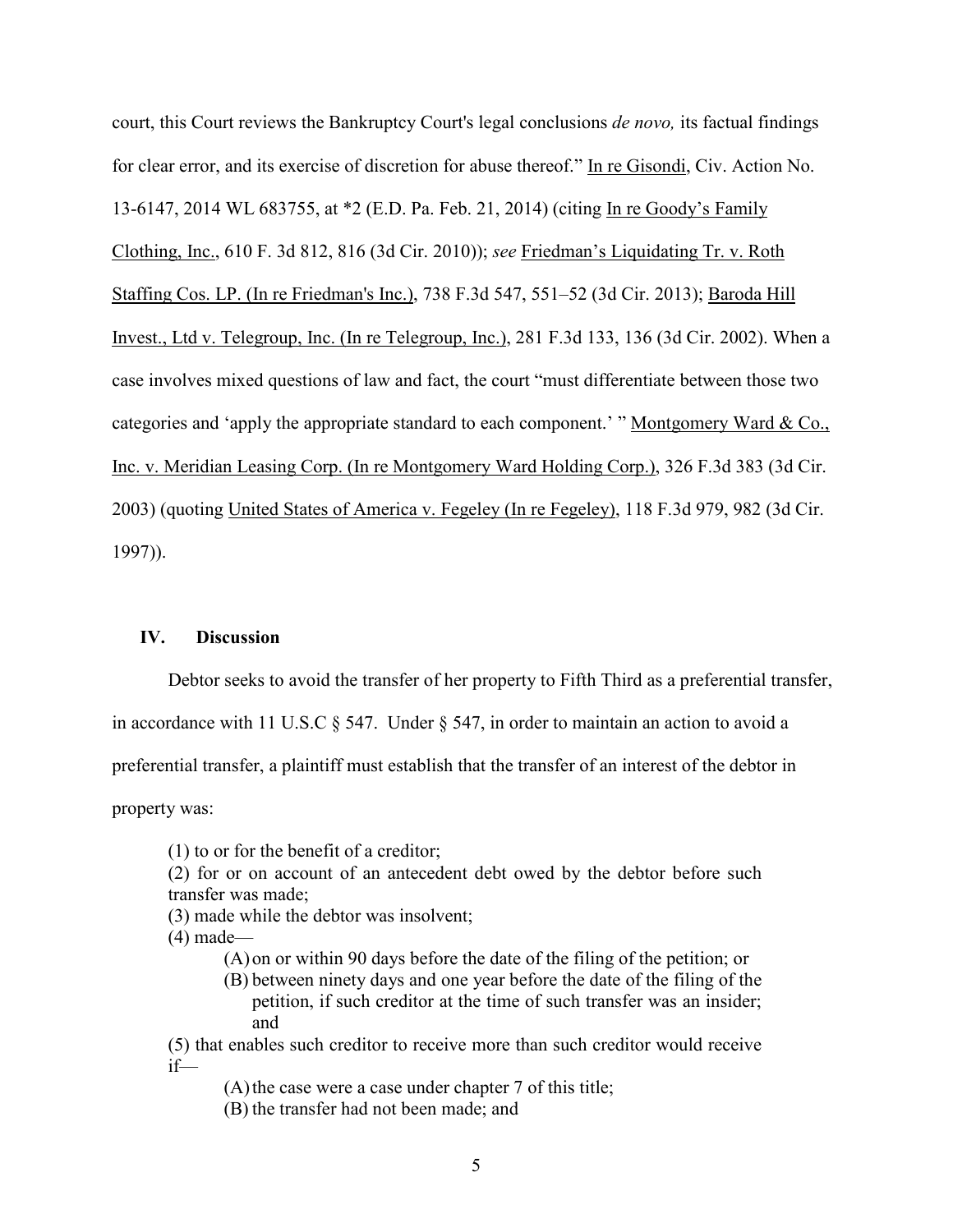# (C)such creditor received payment of such debt to the extent provided by the provisions of this title.

11 U.S.C. § 547(b). The final element of § 547(b) "constitutes the so-called 'greater amount test,' which 'requires the court to construct a hypothetical chapter 7 case and determine what the creditor would have received if the case had proceeded under chapter 7' without the alleged preferential transfer." Tenderloin Health Inc. v. Back of the West (In re Tenderloin Health), 849 F.3d 1231, 1235 (9th Cir. 2017) (quoting Alvarado v. Walsh (In re LCO Enters.), 12 F.3d 938, 941 (9th Cir. 1993)); *see* Garner v. Knoll, Inc. (In re Tusa-Expo Holdings, Inc.), 811 F.3d 786, 792 (5th Cir. 2016) ("To determine whether a trustee has established this requirement . . . . the court (1) constructs a hypothetical Chapter 7 liquidation in which the creditor retains the disputed transfers, *viz.,* the transfers-*retained* hypothetical, and (2) constructs another in which the creditor returns those transfers, *viz.,* the transfers-*returned* hypothetical. To establish the requirement of  $\S 547(b)(5)$  under this analysis, the sum of (1) the disputed transfers and (2) the creditor's distribution in the transfers-retained hypothetical must be "more" than the creditor's distribution in the transfers-returned hypothetical.") (emphasis original); Rambo v. Chase Manhattan Mortgage Corp. (In re Rambo), 297 B.R. 418 (Bankr. E.D. Pa. 2003)

("The  $\S$  547 analysis . . . . requires a comparison of what the creditor would receive in a liquidation under Chapter 7, a hypothetical inquiry, with what the creditor actually received."); *see also* S. REP. No. 95-989, at 87 (1978), *reprinted in* U.S.C.C.A.N. 5787, at 5873 (1978) ("[T]he creditor must receive more than he would if the case were a liquidation case, if the transfer had not been made, and if the creditor received payment of the debt to the extent provided by the provisions of the code.") "This process can often be complex, as it requires the valuation of contingent interests, causes of action, disputed claims, and other assets of the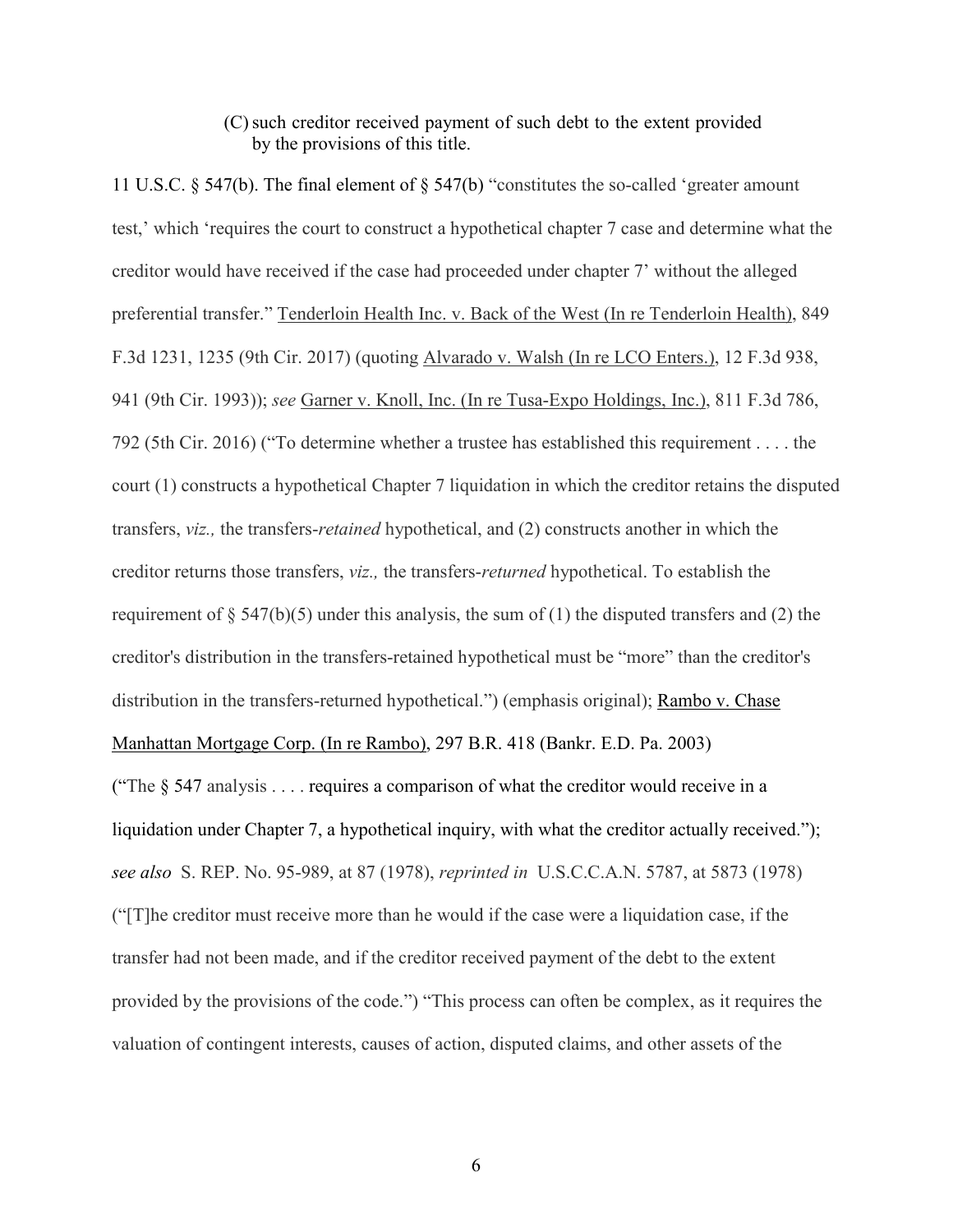debtors that may not be subject to an easy calculation of worth." Taunton v. Reding (In re Taunton), 306 B.R. 1, 4 (M.D. Ala. 2004).

The central thrust of debtor's argument is that the sheriff's sale of her property conducted on July 5, 2016, meets the requirements outlined in  $\S$  547(b) and should, therefore, be avoided as a preferential transfer. Debtor argues that the bankruptcy court erred in determining that a duly conducted sheriff's sale can *never* be a preferential transfer under § 547, because § 547(b)(5) requires only that a creditor receive more through the transfer than it would under a hypothetical Chapter 7 liquidation and here the sheriff's sale met this requirement.

In its memorandum opinion, the bankruptcy court relied heavily on the Supreme Court's holding in BFP, to support the conclusion that property sold at "a properly conducted and otherwise non-collusive sheriff's sale may not be avoided as a preference action under 11 U.S.C. § 547." (ECF No. 1-1 at 6.) In BFP, the Supreme Court had to determine whether a property sold through a valid foreclosure sale could be considered a fraudulent transfer under 11 U.S.C. § 548. While the sale in BFP complied with state law, the property was sold for significantly less than fair market value. Under  $\S$  548(a)(1), a transfer can be avoided if there is "constructive fraud," which occurs when a debtor receives "less than a reasonably equivalent value" in exchange for the transfer. 11 U.S.C. § 548. The Court had to determine whether a validly conducted foreclosure sale could constitute constructive fraud if the property sold for less than fair market value. In other words, for purposes of § 548, does the fair market value control what can be considered reasonably equivalent value?

The Court conclusively decided that reasonably equivalent value does not equal fair market value. The Court reasoned that fair market value "is a well-established concept," and that Congress acted intentionally when it included the term "reasonably equivalent value," rather than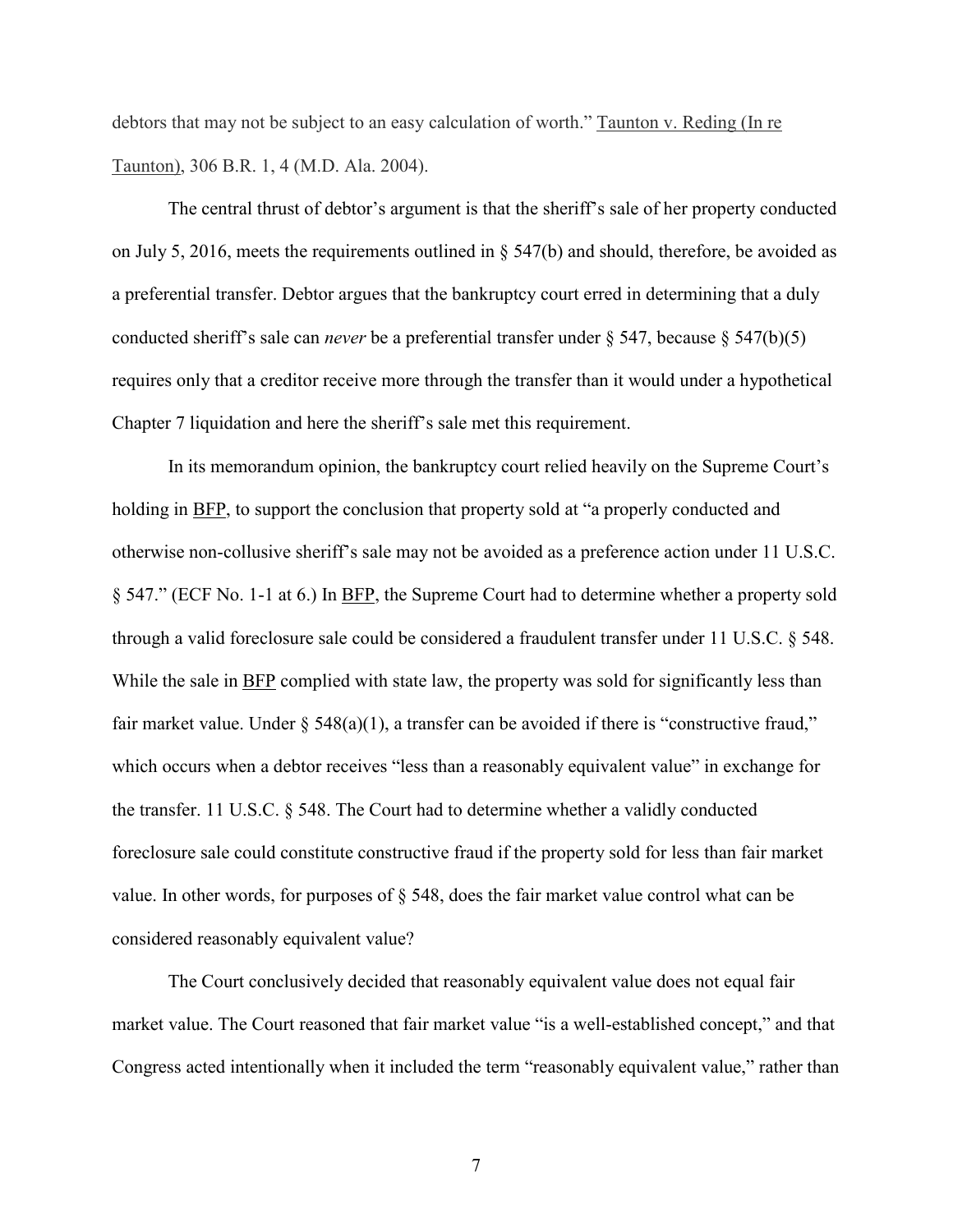"fair market value" in § 548. BFP, 511 U.S. at 537. The Court also held that "[m]arket value cannot be the criterion of equivalence in the foreclosure-sale context" because fair market value presumes market conditions that are not in existence in the context of a forced sale. Id. at 538–39 ("property that *must* be sold within those strictures [of a forced sale] is simply *worth less*) (emphasis original). Based on these determinations, the Court held that fair market value has no bearing in the context of a forced sale.

Instead, the Court looked at the effect permitting validly conducted foreclosure sales to be considered fraudulent transfers under § 548 would have on state interests. The Court reasoned that while Congress has the power to disrupt state law pursuant to its grant of authority over bankruptcy, U.S. Const., Art. I, § 8, cl. 4, in instances where exercising this authority would have a profound effect on "an essential state interest," and would "displace traditional state regulation ... the federal statutory purpose must be 'clear and manifest.' " Id. at 544 (quoting English v General Elec. Co., 496 U.S. 72, 79 (1990)). With respect to the term "reasonably equivalent value," the Court held that there was not sufficiently clear textual guidance in § 548 to find that Congress intended to impinge on the important interest states have in ensuring the security of titles to real estate. Id. at 544–45. The Court, therefore, held that "a 'reasonably equivalent value,' for foreclosed property, is the price in fact received at [a validly conducted] foreclosure sale," and that mere inadequacy of the foreclosure sale price could not be considered a basis for setting the sale aside under  $\S$  548. Id. at 542–43, 545. Here, the bankruptcy court determined that the Supreme Court's reasoning in BFP was equally applicable to claims brought under § 547, and that consequently "Fifth Third could not and did not 'receive more' for purposes of § 547(b)(5) because it purchased the Property at a regularly conducted, non-collusive sheriff's sale." (ECF No. 1-1 at 6.)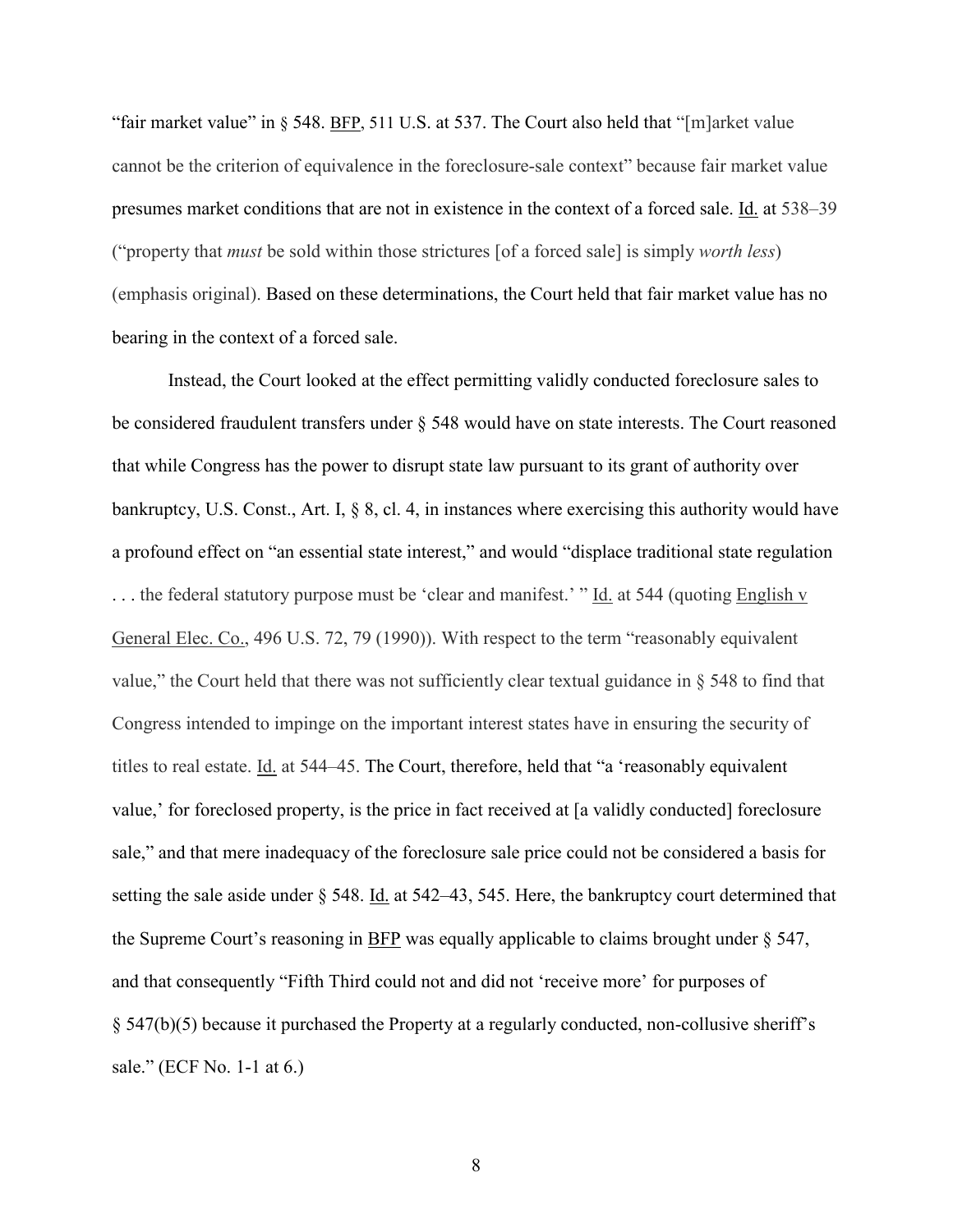In addition to applying the rationale set forth in BFP, the bankruptcy court looked to a series of opinions decided within the Western District of Pennsylvania, each of which addressed the exact issue whether a sheriff's sale could be avoided as a preference under  $\S 547$ .<sup>[3](#page-8-0)</sup> The Bankruptcy Court for the Western District of Pennsylvania first confronted this question in The Chase Manhattan Bank v. Pulcini (In re Pulcini), 261 B.R. 836, 844 (Bankr. W.D. Pa. 2001). In Pulcini, the bankruptcy court relied on BFP to conclude that a validly conducted, non-collusive sheriff's sale cannot be avoided as a preferential transfer under § 547. Id. The court held:

Although **BFP** dealt with § 548(a), not § 547(b), we believe that the rationale of BFP applies to the present matter with equal force. It compels the conclusion that a pre-petition transfer of a debtor's interest in real property to a lien creditor who purchases the property at a regularly-conducted, non-collusive sheriff's sale and who then sells the property to a third party for an amount greater than the amount of its lien is not avoidable in accordance with § 547(b) as a preference. In particular, the lien creditor does *not* "receive more" for purposes of  $\S$  547(b)(5) than it would receive in a chapter 7 liquidation.

Id. In support of this conclusion, the bankruptcy court cited many of the policy concerns

discussed in BFP.

What is at stake is the essential sovereign interest in the security and stability of title to land. . . . The intent of Congress to displace traditional state regulation . . . must be "clear and manifest". Otherwise, the Bankruptcy Code must be construed to adopt rather than displace preexisting state law. Applying these precepts to the present matter, we conclude that the chapter 7 trustee's position, if adopted, unquestionably would profoundly affect Pennsylvania's essential interest in making title to real property stable and secure. Title to real property purchased at a foreclosure sale "would be under a federally created cloud". Although the language of § 547(b) would, at first blush, seem to support the chapter 7 trustee's position that the sale of the property to CMB falls within the scope of  $\S$  547(b)(5) and is avoidable as a preference, we find no "clear and manifest" indication that when it enacted § 547(b) Congress intended to override the long-standing law of Pennsylvania concerning title to real property.

Id. at 844–45 (quoting BFP*,* 511 U.S. at 544).

<span id="page-8-0"></span><sup>&</sup>lt;sup>3</sup> Although the bankruptcy court acknowledged that "there is no such thing as 'law of the district,'" and that it was not bound by the decisions of other bankruptcy courts, it ultimately found persuasive the reasoning applied in these other decisions. (ECF No. 1-1 at 5) (citing Threadgill v.Armstrong World Indus., Inc., 928 F. 2d 1366, 1371(3d Cir. 1991)).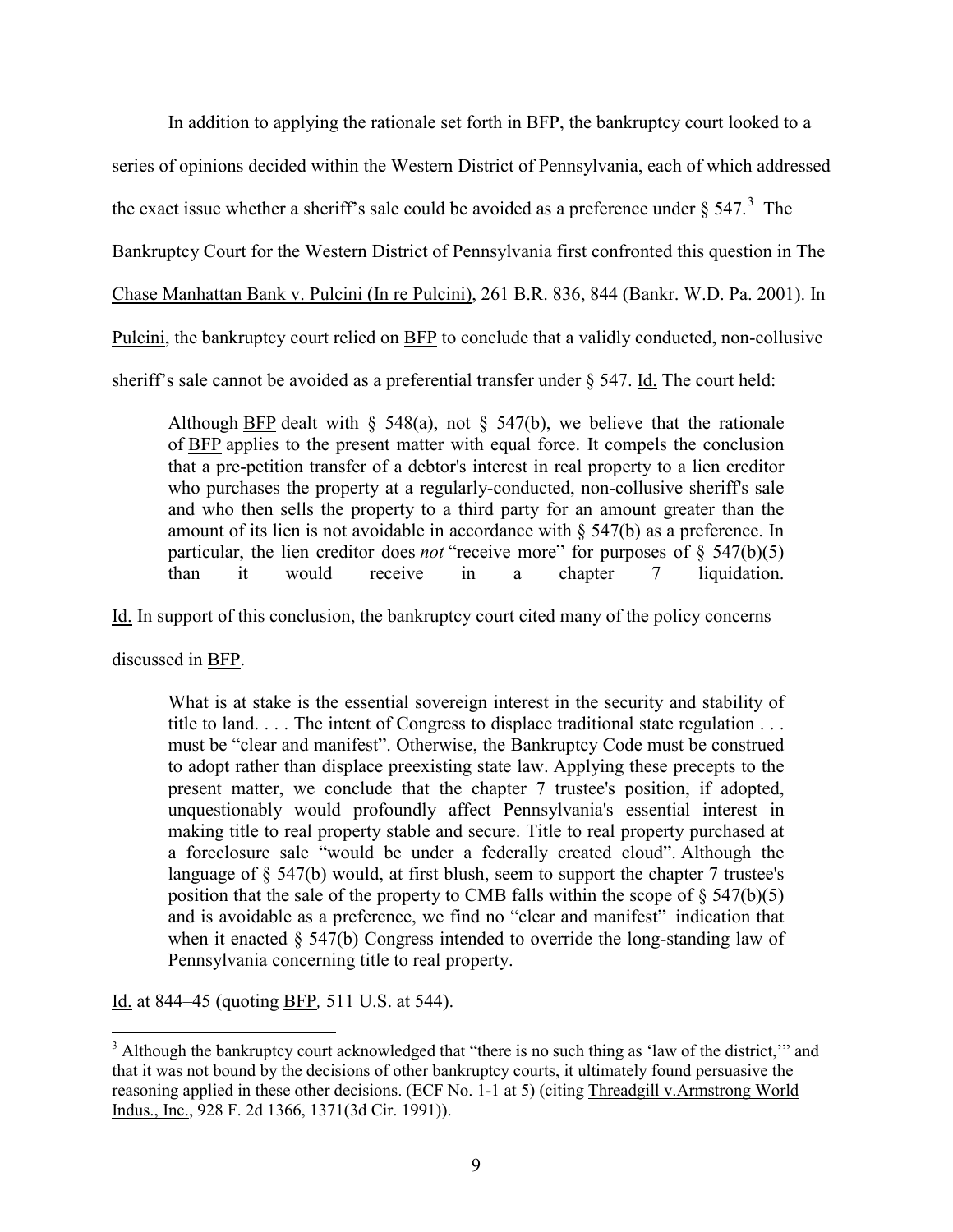In subsequent decisions, the Bankruptcy Court for the Western District of Pennsylvania adopted the reasoning applied in Pulcini and held that, as a matter of law, a validly conducted sheriff's sale cannot be avoided as a preference under § 547. *See* Electra Lighting & Elec. Co. v. S & T Bank (In re Free), 449 B.R. 461, 465 (Bankr. W.D. Pa. 2011) (citing Pulcini to support the conclusion that a sheriff's sale cannot be avoided as a preference under § 547 because such a sale does not "enable the [creditor] to receive more on its pre-petition claim against the Debtor than it would have had such sheriff's sales not been conducted and the [creditor] instead had received payment by way of a hypothetical Chapter 7 liquidation"); JP Morgan Chase Bank v. Rocco (In re Rocco), 319 B.R. 411, 418 (Bankr. W.D. Pa. 2005), *subsequently aff'd sub nom*. Rocco v. J.P. Morgan Chase Bank, 255 F. App'x 638 (3d Cir. 2007) ("The concerns expressed and addressed by Pulcini are valid, well reasoned and persuasive. In light of the foregoing and consistent with the Pulcini analysis as applied to the facts of this case, 11 U.S.C. § 547 is not available to the Debtors.").

Fifth Third argues that this court should adopt the reasoning of Pulcini and find that because this case involved a validly conducted sheriff's sale that complied with Pennsylvania law, the price garnered at this sale was a "fair and proper price," and, therefore, the creditor could not have "received more" through the sheriff's sale than it would have received under a Chapter 7 liquidation. *See* BFP, 511 U.S. at 543. Fifth Third asserts that permitting the avoidance of a valid sheriff's sale would have a significant negative impact on state property law – a consequence the Court purposely sought to avoid in BFP – because such a decision would undermine the foreclosure and sheriff's sale processes, as well as the stability of titles issued pursuant to Pennsylvania law.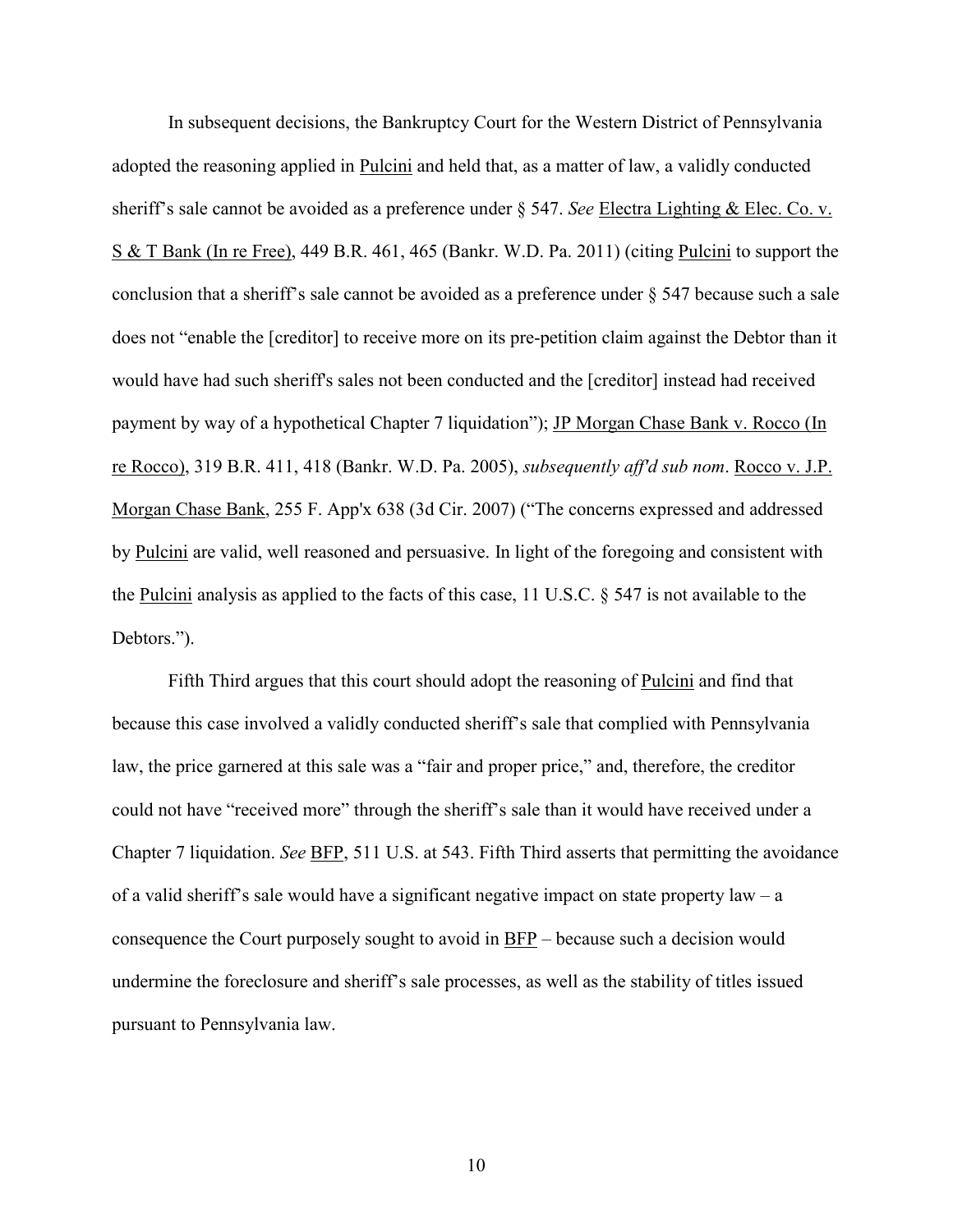Debtor argues that the Supreme Court's decision in BFP is inapplicable to  $\S$  547, because the term "reasonably equivalent value" is not included in  $\S$  547. Unlike under  $\S$  548(a)(1), where a transfer can be avoided when a debtor receives "less than a reasonably equivalent value" in exchange for a transfer, under  $\S$  547(b)(5) a transfer can be avoided when a creditor receives more than it would under a hypothetical Chapter 7 liquidation. 11 U.S.C. §§ 547, 548. Debtor claims that based on the plain language of § 547, sheriff's sales are subject to avoidances as preferences as long as the creditor received more through the sheriff's sale than it would have received through a hypothetical Chapter 7 liquidation. *See* Whittle Dev. Inc. v. Branch Banking & Trust Co., (In re Whittle Dev., Inc.), 463 B.R. 796, 802–03 (Bankr. N.D. Tex. 2011) ("[I]f a creditor executes on secured property and obtains the property for what is found to be less than what it would have garnered in a hypothetical liquidation, then the transfer may be avoided under the plain meaning of section 547(b).").

Debtor argues that Pulcini, Free, and Rocco, each of which was decided in this district and each of which determined that a validly conducted sheriff's sale cannot be avoided under § 547, unduly rely on the policy rationales cited by the Supreme Court in BFP. Debtor argues that when a text is unambiguous, policy rationales – such as the federalism concerns cited by the bankruptcy court in Pulcini – cannot supplant the plain language of the text, and that in BFP the Court reached the stated policy concerns only after first finding that the operative language of § 548 was ambiguous. *See* Rambo, 297 B.R. at 427 ("Whether the value determination under a different provision of the Bankruptcy Code should follow the *BFP* value determination requires an analysis first of the statute, not the policies that would support it.").

Debtor asserts that because the plain language of § 547 is not ambiguous, Pulcini and its progeny impermissibly rely on the policy rationales cited in BFP, instead of first interpreting the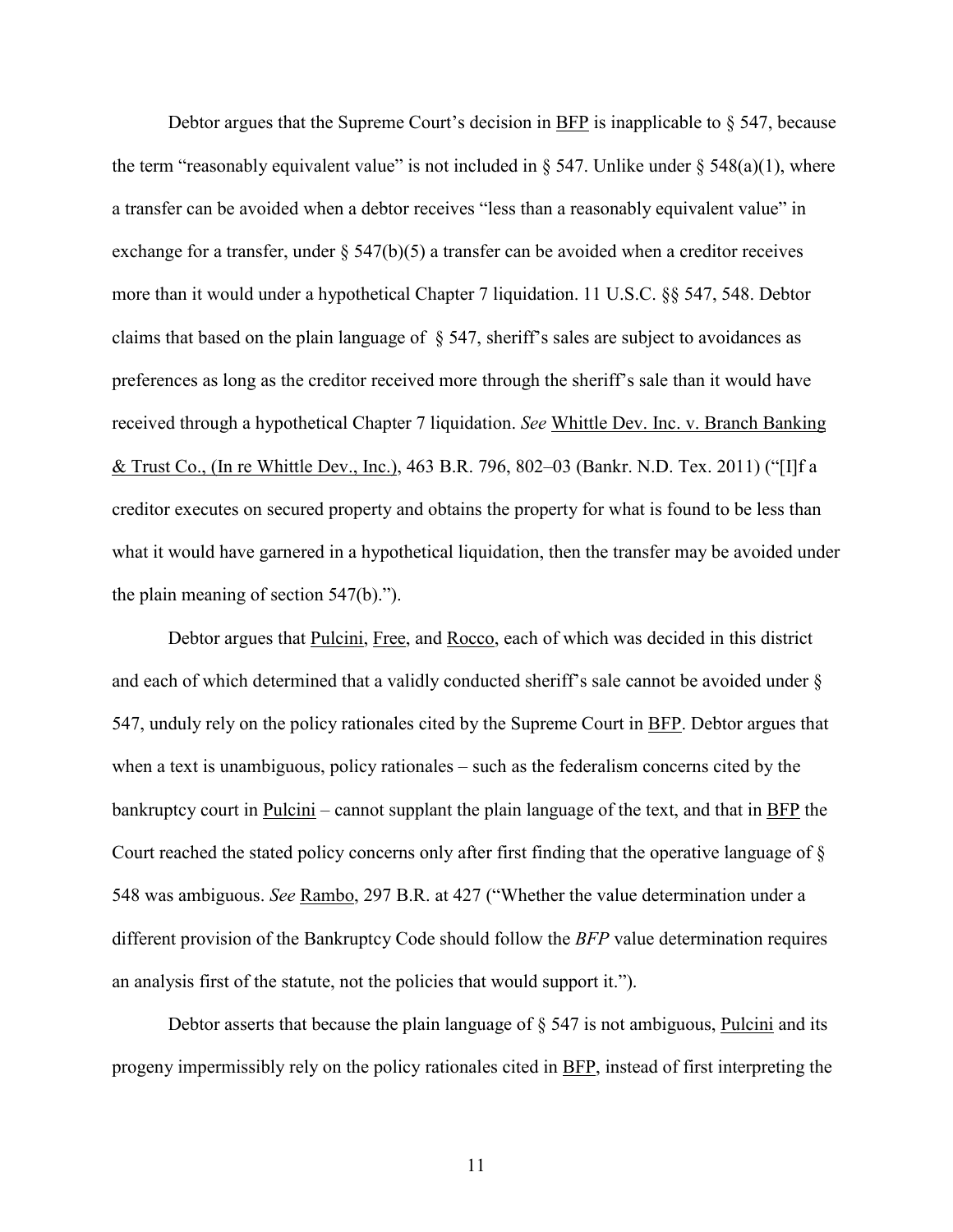plain language of § 547. Debtor asks that this court reject the reasoning of these decisions in favor of a plain language interpretation of § 547. *See* Id. at 428 ("While there is no doubt that preserving the integrity of regularly conducted foreclosure sales animated the majority decision [in BFP], its holding is based on its articulated conclusion that the statute was ambiguous in failing to provide a measure of valuation. The policy rationale therefore does not stand alone nor could it as it is not the prerogative of a court to make the law but rather to interpret it.").

Though not specifically cited by debtor, it is worth noting that other courts have found that the policy concerns raised by the Court in BFP, especially the concern about the stability and security of real property, are not as significant in the § 547 context. One of these courts concluded:

If an otherwise valid foreclosure sale is found to enable a creditor to obtain more than he would in a chapter 7 liquidation, then the additional amount of benefit conferred to the creditor is simply brought back into the estate. The purchaser of the real estate at the foreclosure does not necessarily lose its property unless the purchaser is the creditor himself. This approach furthers the state's interest in maintaining the security of titles without subverting the policy of the Code of maintaining equality among the creditors . . . the risks to third parties who buy the property at the foreclosure are non-existent.

Whittle, 463 B.R. at 801–02.

The court agrees with debtor that it should begin its analysis with the language of the statute. *See* Burns v. Alcala, 420 U.S. 575, 580–81 (1975); Singh v. Attorney Gen. of U.S., 677 F.3d 503, 510 (3d Cir. 2012). As stated earlier, in order to maintain an action to avoid a preferential transfer under § 547, a plaintiff must establish that the transfer "enables such creditor to receive more than such creditor would receive if the case were a case under chapter 7 of this title." 11 U.S.C. § 547. This language clearly differs from the "reasonably equivalent value" language of  $\S$  548. The court cannot simply assume that because the value obtained at a sheriff's sale equals "reasonably equivalent value," that the value obtained at a sheriff's sale also equals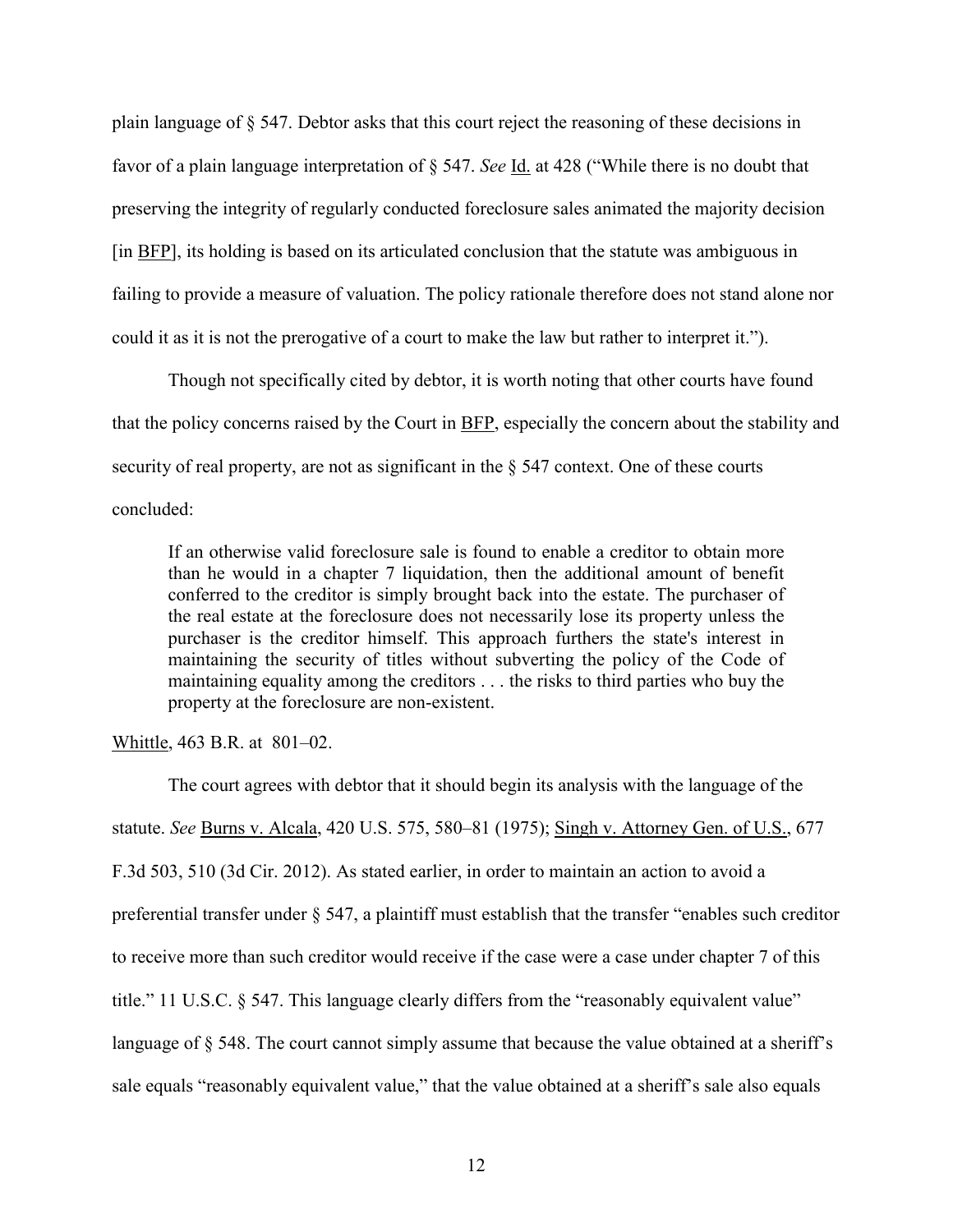what a creditor would receive under Chapter 7 liquidation.<sup>[4](#page-12-0)</sup> The court needs to examine the language utilized in § 547.

Under § 547, a court must construct a hypothetical Chapter 7 liquidation. Rambo, 297 B.R. at 431. By its nature, the accuracy of this *hypothetical* analysis can never be completely certain and presents complicated issues. *See* Tenderloin Health, 849 F.3d at 1237 (quoting In re Affiliated Foods, Inc., 249 B.R. 770, 788 (Bankr. W.D. Mo. 2000) (finding that a hypothetical Chapter 7 liquidation " 'requires an estimation of the value of all of the bankruptcy estate's assets, including such hard to determine values as disputed and contingent claims, the potential disallowance of claims (under  $\S 502(d)$ ), the probability of success and value of causes of action held by the estate, and, in this case, potential preference actions.'"); In re W.R. Grace & Co., 475 B.R. 34, 142 (D. Del. 2012), *aff'd sub nom.* In re WR Grace & Co., 729 F.3d 332 (3d Cir. 2013), and *aff'd*, 532 F. App'x 264 (3d Cir. 2013), and *aff'd*, 729 F.3d 311 (3d Cir. 2013), and *aff'd sub nom.* In re WR Grace & Co., 729 F.3d 332 (3d Cir. 2013) (quoting In re Affiliated Foods, Inc., 249 B.R. 770, 788 (Bankr. W.D. Mo. 2000)) ("[T]he valuation of claims in a hypothetical Chapter 7 liquidation is 'not an exact science' because the process entails a considerable degree of speculation."); Candle Company II, Inc. v. PC Liquidation Corp. (In re PC Liquidation Corp.), 383 B.R. 856, 868 (E.D.N.Y. 2008) (quoting ACC Bondholder Groups v. Adelphia Comm. Corp. (In re Adelphia Comm. Corp.)*,* 361 B.R. 337, 366-67 (S.D.N.Y.2007))

<span id="page-12-0"></span><sup>&</sup>lt;sup>4</sup> On this matter, the court agrees with the Bankruptcy Court for the Eastern District of Pennsylvania that the majority of decisions that have applied the reasoning of BFP to § 547 have done do so without considering the textual differences between § 547 and § 548, and that the court should not sidestep the text of the statute, even when significant policy concerns are at issue. *See* Rambo, 297 B.R. at 427–28 ("[T]he Supreme Court's recognition of the states' important interest in controlling the laws governing the foreclosure of real property have been imported from the fraudulent conveyance context to preference cases, but without discussion of the statutory predicate, *i.e.,* § 547(b)(5). Whether the value determination under a different provision of the Bankruptcy Code should follow the BFP value determination requires an analysis first of the statute, not the policies that would support it. Because it is axiomatic that a court's duty is to interpret the law not to make it, policy cannot be the basis for construing a statute.").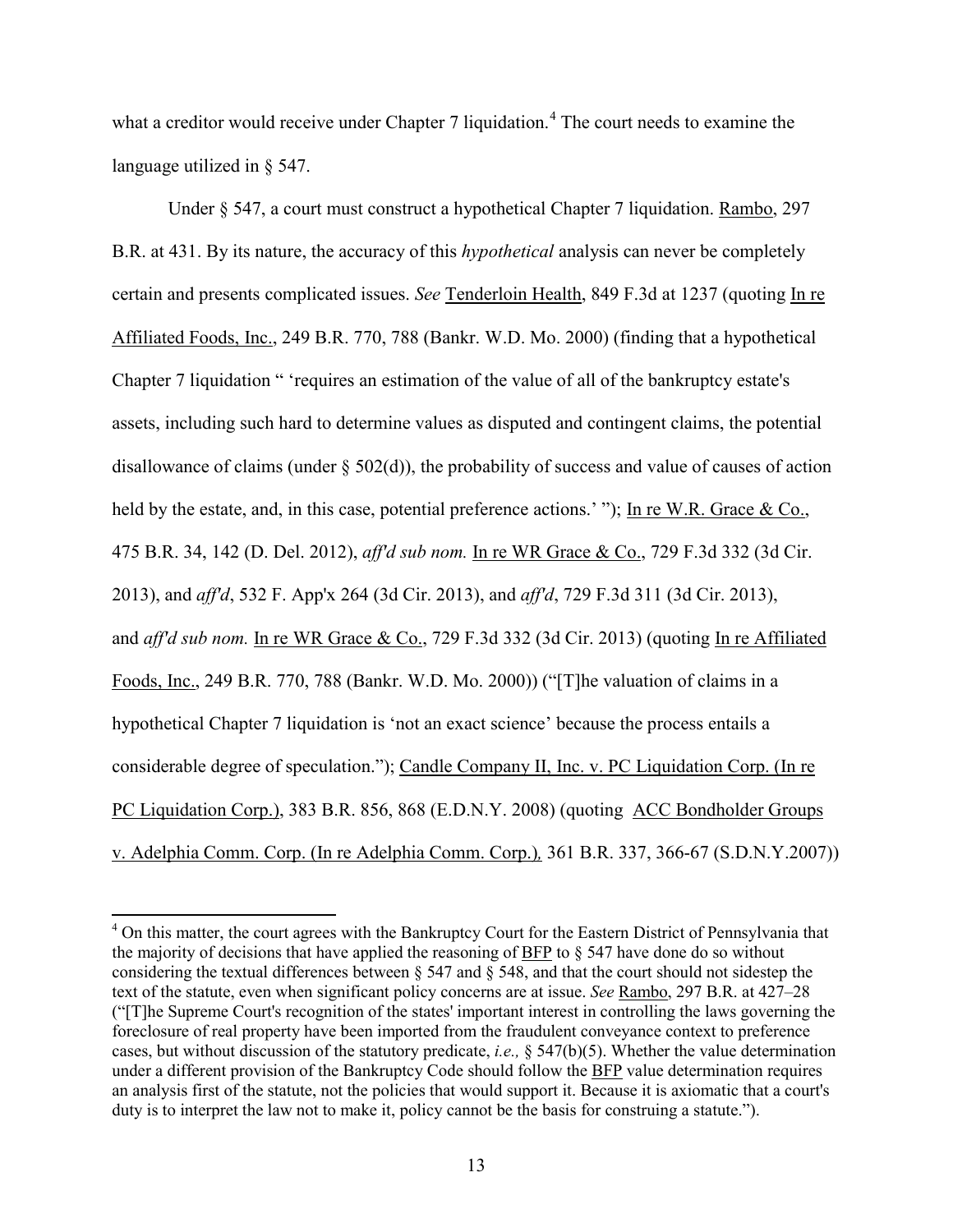("[T]he valuation of a hypothetical chapter 7 liquidation is, by nature, inherently speculative and is often replete with assumptions and judgments."). Under these circumstances there is inherent uncertainty and ambiguity in how the court should determine a hypothetical liquidation value.<sup>[5](#page-13-0)</sup>

Under Pennsylvania law, however, "it is presumed that the price received at a duly advertised public sale is the highest and best obtainable." Blue Ball Nat. Bank v. Balmer, 810 A 2.d 164, 167 (Pa. Super. Ct. 2002); *see* First Fed. Sav. & Loan Ass'n of Lancaster v. Swift, 321 A.2d 895, 896–97 (Pa. 1974); Bank of Am., N.A. v. Estate of Hood, 47 A.3d 1208, 1213 (Pa. Super. Ct. 2012); Hart v. Bulldawg LLC, No. 107 C.D. 2016, 2017 WL 582735, at \*3 (Pa. Commw. Ct. Feb. 14, 2017) (citing Blue Ball Nat. Bank, 810 A 2.d at 167). If the value obtained at a sheriff's sale is "the highest and best obtainable," then a trustee would not be able to secure a higher price through a Chapter 7 liquidation, and only if the trustee *were* able to secure a higher price at a liquidation sale could there be a situation where a secured creditor received more through purchasing the property at the sheriff's sale than that same creditor would have received through Chapter 7 liquidation. In other words, because the sheriff's sale price is presumptively the highest price obtainable, a creditor cannot purchase property at a sheriff's sale at an artificially low price, thereby "receiving more" than it would have under the hypothetical liquidation. For the purposes of § 547, then, the price obtained at a non-collusive sheriff's sale conducted in full compliance with Pennsylvania law effectively serves as an upper limit for the hypothetical amount that can be obtained through a Chapter 7 liquidation.<sup>[6](#page-13-1)</sup>

<span id="page-13-0"></span><sup>&</sup>lt;sup>5</sup> Black's Law Dictionary defines "liquidation value" as "[t]he value of a business or of an asset when it is sold in liquidation, as opposed to being sold in the ordinary course of business." Black's Law Dictionary 1785 (10th ed. 2014). This definition does not describe how a hypothetical liquidation value is determined.

<span id="page-13-1"></span><sup>6</sup> While debtor may argue that the value attributed to a piece of property under a hypothetical Chapter 7 liquidation is the property's fair market value and not the amount obtained at a sheriff's sale, fair market value does not pertain to price or purchaser, but to process. Because " 'fair market value' presumes market conditions that, by definition, [do not exist] in the context of a forced sale," it is improper to use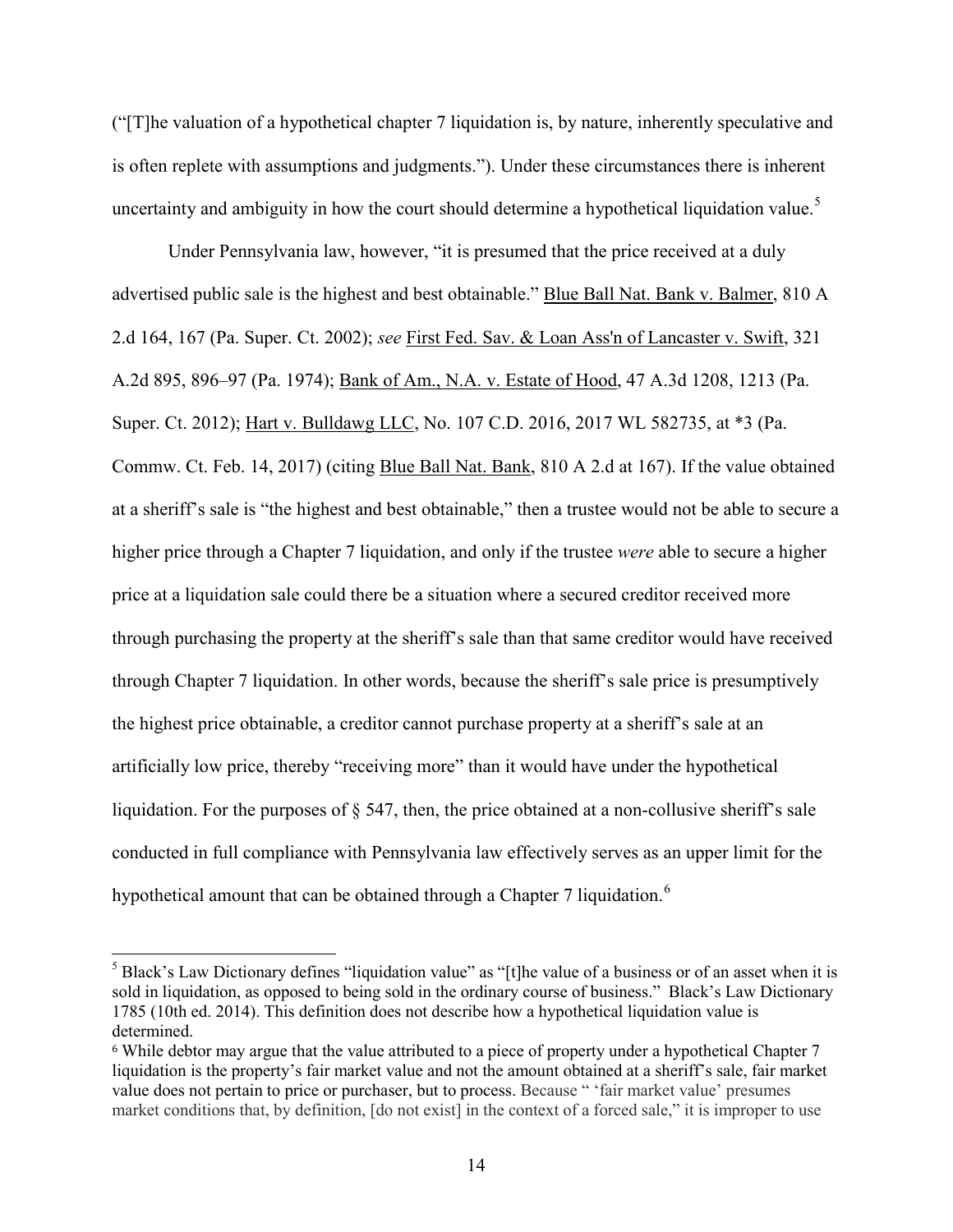Based upon the long-standing presumption in Pennsylvania that the sheriff's sale price is "the highest and best obtainable," a buyer-creditor cannot receive more by purchasing a piece of property at a sheriff's sale than that same buyer-creditor would have received under a hypothetical Chapter 7 liquidation. Here, the court is not persuaded that an action under § 547 provides a means by which to challenge this presumption.<sup>[7](#page-14-0)</sup> The court can presume that the \$90,000 obtained for debtor's property at the sheriff's sale on July 5, 2016, was as much as, if not more than, the price a trustee would have been able to obtain under a Chapter 7 liquidation. Consequently, Fifth Third did not "receive more" through this transfer than it would have

received under a hypothetical Chapter 7 liquidation, and debtor cannot maintain an action to

avoid a preferential transfer under § 547.

Like in BFP, the court also recognizes that there are serious policy concerns at issue in

this case. First and foremost, in light of the policies discussed in BFP, this court agrees with the

l fair market value as a substitute for Chapter 7 valuation in the context of a forced liquidation. BFP, 511 U.S. at 538. Black's Law Dictionary defines "liquidation price" as "[a] price that is paid for property sold to liquidate a debt **·** *Liquidation price is usu. below market price*." Black's Law Dictionary (10th ed. 2014) (emphasis added).

<span id="page-14-0"></span><sup>7</sup> Although the Supreme Court in BFP held that the *"*mere inadequacy of [a] foreclosure sale price is no basis for setting [a sheriff's] sale aside" under § 548, it acknowledged that sales "may be set aside (*under state foreclosure law*, rather than fraudulent transfer law) if the price is so low as to 'shock the conscience or raise a presumption of fraud or unfairness.'" BFP, 511 U.S. at 542 (quoting G. Osborne, G. Nelson, & D. Whitman, Real Estate Finance Law 9, 469, (1979)) (emphasis original). Although there is a presumption under Pennsylvania state law that a sheriff's sale that complies with state procedure is valid, the court recognizes that there are exceptions to this presumption. *See* Blue Ball Nat. Bank, 810 A.2d at 167 (quoting Capozzi v. Antonoplos, 201 A.2d 420, 422 (Pa. 1964)) ("Where a 'gross inadequacy' in the price is established courts have found proper grounds exist to set aside a sheriff's sale."). In order to challenge a sheriff's sale as being so grossly inadequate that it "shocks the conscious" or is indicative of fraud, a trustee may assert this state law claim under § 544 of the Bankruptcy Code. *See* Sikirica v. Wettach (In re Wettach), 811 F.3d 99, 104 (3d Cir. 2016) (quoting 11 U.S.C. § 544(b)(1)) ("The Bankruptcy Code grants the Trustee the power to 'avoid any transfer of an interest of the debtor in property or any obligation incurred by the debtor that is voidable under applicable law [here, Pennsylvania law] by a creditor holding an unsecured claim.' "); Official Comm. of Unsecured Creditors of Cybergenics Corp. ex rel. Cybergenics Corp. v. Chinery, 330 F.3d 548, 573 (3d Cir. 2003) ("In Chapter 11 cases where no trustee is appointed, § 1107(a) provides that the debtor-in-possession, *i.e.,* the debtor's management, enjoys the powers that would otherwise vest in the bankruptcy trustee."). Debtor, however, did not raise a claim of gross inadequacy under Pennsylvania foreclosure law pursuant to § 544 before the bankruptcy court or on appeal.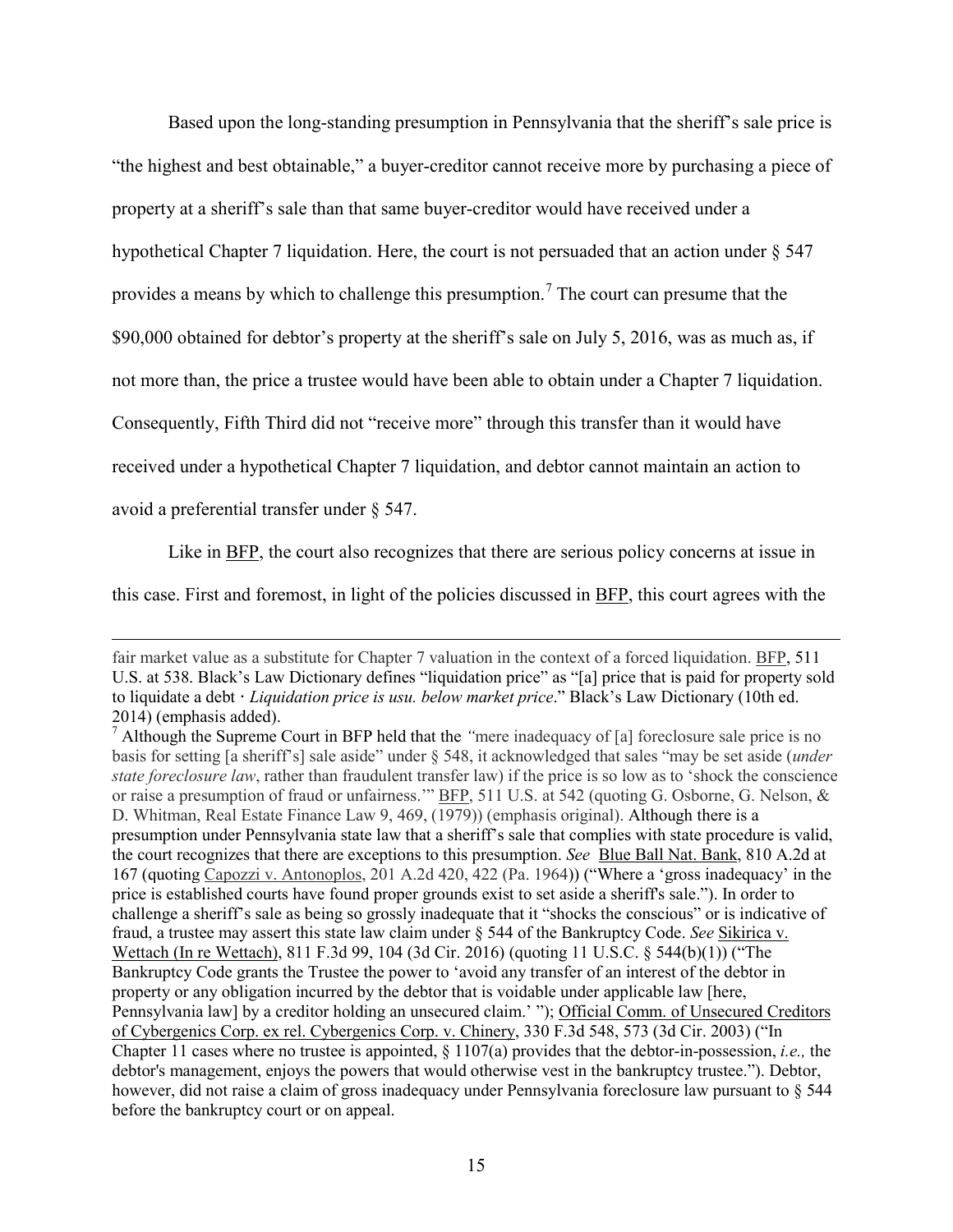bankruptcy court that were federal courts to void state sheriff's sales as preferential transfers under §547, this would disrupt well-settled foreclosure law and act as an encroachment on state property law**.** Although Congress unquestionably has the power under the bankruptcy clause of the United States Constitution, Art. I, § 8, clause 4, to depart from or to displace state law in the bankruptcy context, the intent of Congress to displace traditional state regulation must be "clear and manifest." BFP*,* 511 U.S. at 543–45. The court agrees with the line of decisions issued by this district's bankruptcy court, that in enacting § 547 Congress did not present a clear and manifest intent to displace Pennsylvania foreclosure law. Pulcini, 261 B.R. at 844–45 ("We find no 'clear and manifest' indication that . . . congress intended to override" longstanding Pennsylvania property law.); Free, 449 B.R. at 465–66 (As a matter of law, sheriff's sales are unavoidable as preferential transfers under § 547 for precisely the reasoning detailed in *Pulcini)*; Rocco, 319 B.R at 417–18 ("The concerns expressed and addressed by *Pulcini* are valid, well reasoned and persuasive" and, thus, sheriff's sales are not voidable preferences under §547).

The Court in BFP recognized that the security and stability of real estate titles are an "essential" and "important state interest," and that to allow federal courts to set validly conducted sheriff's sales aside would not only interfere with a state's sovereignty to independently legislate and regulate property rights, but would also threaten the stability of validly acquired titles. *See BFP*, 511 U.S. at 542, 544, 565 (quoting American Land Co. v. Zeiss*,* 219 U.S. 47, 60 (1911)) (The " 'general welfare of society is involved in the security and stability of titles to real estate.' "). Under Pennsylvania law, sheriff's sales are valid at the "fall of the hammer," unless evidence shows fraud or the sale price "shocks the conscience." Pulcini, 261 B.R. at 840; *see* Butler v. Lomas & Nettleton Co., 862 F.2d 1015, 1019 (3d Cir. 1988); Pennsylvania Co. for Insurances on Lives & Granting Annuities, to Use of Jefferson Med. Coll.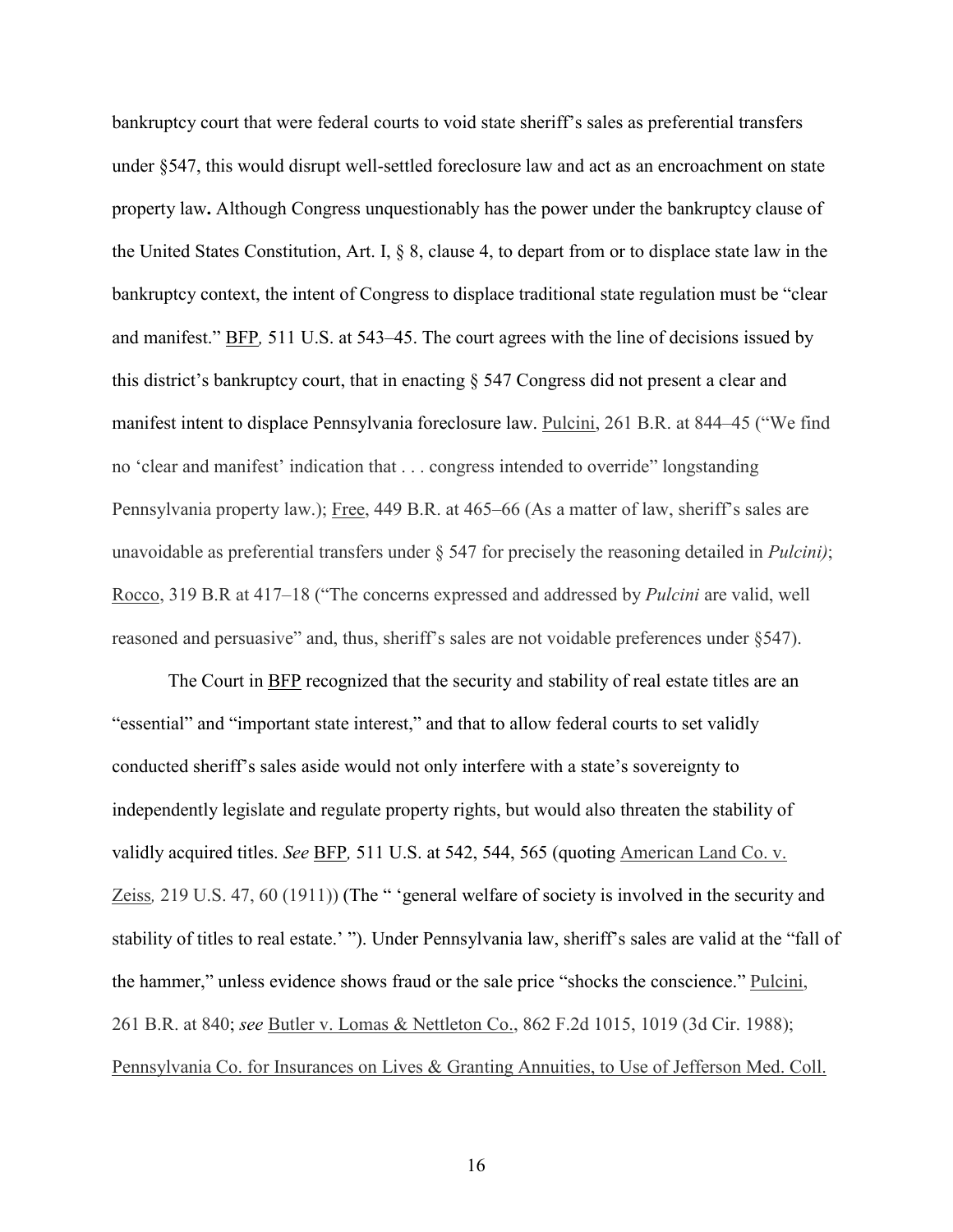of Philadelphia v. Broad St. Hosp., 47 A.2d 281, 283 (Pa. 1946) ("It has been the general understanding in this Commonwealth that the sheriff's sale [is final] when the hammer falls."). The hammer rule is well engrained in Pennsylvania state law and promotes a clear and stable title system. This court agrees that "the principle [of the hammer rule] remains its vitality," and that to allow completed sheriff's sales to be avoided as preferences under § 547 would unduly threaten the security and stability this law provides. Pulcini, 261 B.R. 844–45; *see* BFP*,* 511 U.S. at 542; Rocco, 319 B.R. at 417–18.

The court recognizes that the purpose of  $\S$  547 is to promote bankruptcy law's central tenet of ensuring equitable distribution of the estate to creditors and to prevent individual creditors from receiving more than their fair share by racing to the courthouse prior to a debtor declaring bankruptcy. *See* H.R.Rep. No. 95–595; 5-547 Collier on Bankruptcy ¶ 547.10 (16th ed. 2017). While debtor argues that sheriff's sales can lead to windfalls for creditors, Pennsylvania courts have found that because the purchaser at a sheriff's sale assumes all the risk, the purchaser should not be denied its reward. Bank of Am., N.A.,47 A.3d at 1213 (enforcing a sheriff's sale, where the property was sold for less than half of its suggested fair market value because the court "declin[ed] to deprive the purchaser of the reward he received for assuming the risk" of bidding at a sheriff's sale); Blue Ball Nat. Bank, 810 A.2d at 168 (finding "that it is the purchaser who takes all of the risk at a sheriff's sale . . . although [a purchaser] may turn a profit from their purchase, their action is not without risk and the price they obtain upon resale does not alone control."). A creditor-purchaser's profit received from the later resale of the foreclosed property does not automatically constitute a windfall or mean the creditor received "more than" a hypothetical Chapter 7 valuation under §547; any profit received from the later sale is received qua purchaser, not qua creditor. *See* Ehring v. Western Community Money Ctr. (In re Ehring),